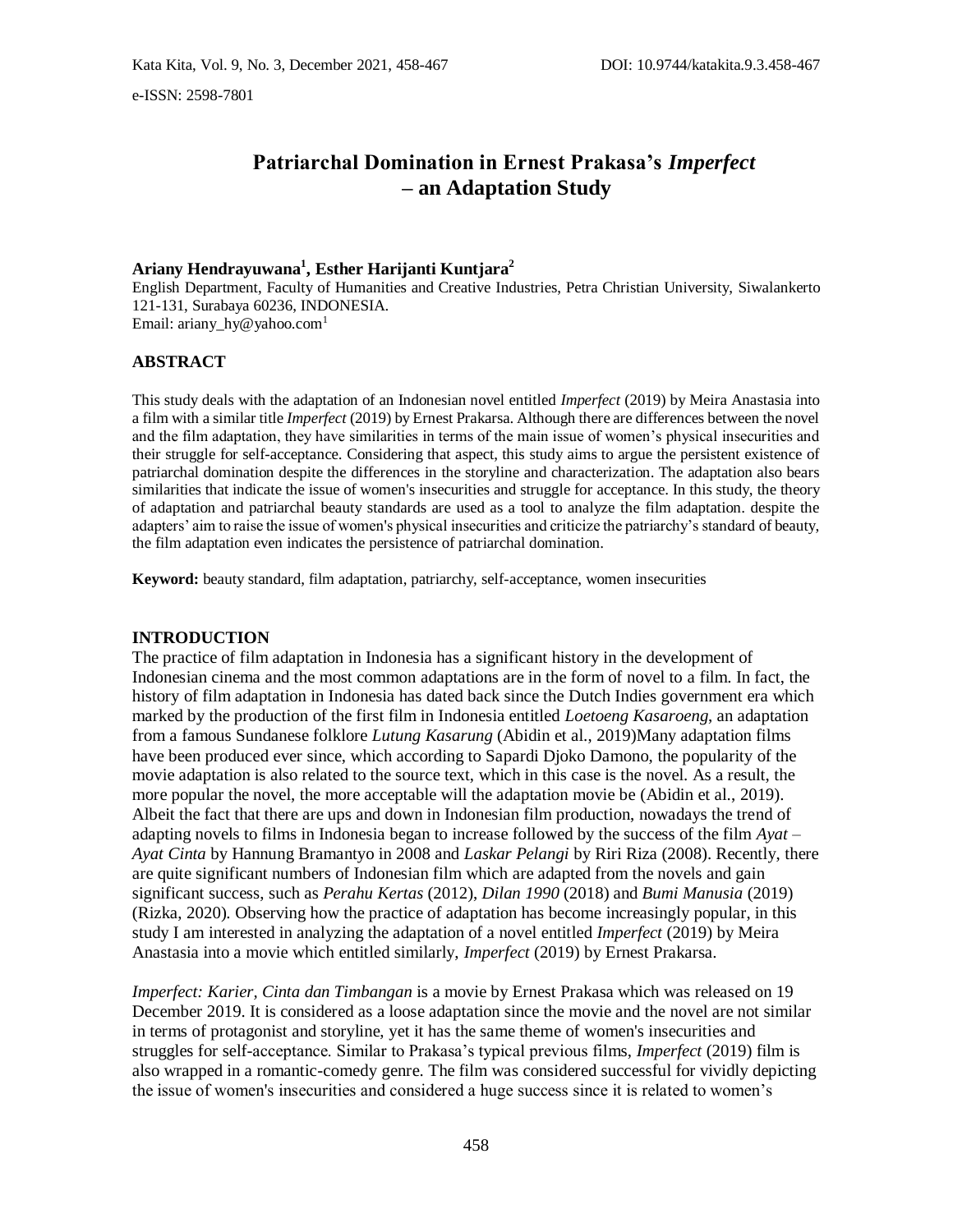### **Hendrayuwana, Kuntjara:** Patriarchal Domination in Ernest Prakasa's *Imperfect* – an Adaptation Study

experiences and problems in their daily life especially concerning the patriarchal society's mindset on physically ideal women. As a matter of fact, on its closing on February 12, 2020, *Imperfect: Karir, Cinta dan Timbangan* has gained 2.662.356 viewers which overthrows the movie *Dua Garis Biru* (2019) that was ranked 2nd best-selling Indonesian film in 2019 (Diananto, 2020a). Most importantly, this movie was also nominated for 9 categories in Piala Maya, and achieved two awards as the best adaptation screenplay and the best makeup artist of Piala Maya in the year 2020 (Sayyidah, 2020). In the same year 2020, the film *Imperfect: Karir, Cinta dan Timbangan*, also overthrows Joko Anwar's *Ratu Ilmu Hitam* by achieving one of the most prestigious Indonesian Film Awards: Citra Award for Best Adapted Screenplay Writer by Ernest Prakasa and Meira Anastasia (Diananto, 2020b). Furthermore, the adaptation film Imperfect also achieved another award in 2020 which is the Asian Academy Creative Awards as the National Winner of Best Comedy Program (Octavianus, 2020). Perceiving the prestigious awards achieved, the film reaffirmed Ernest Prakasa's standing as a filmmaker whose accomplishments are to be reckoned with.

Different from its novel *Imperfect: A Journey of Self-Acceptance (2020)* which narrated by Meira as well as the writer of the novel, the movie *Imperfect: Karier, Cinta dan Timbangan (2019)* revolves on Rara's life as the main female character who often experiences bullying and body shaming due to her so-called imperfect body. As the first daughter in her family, Rara who is played by Jessica Mila, was born to have a dark skin tone, messy curly hair, and curvaceous body as a resemblance of her father. While her sister Lulu who is played by Yamin Napper, is blessed with white "cottonlike" skin, straight long hair, and a slim figure, which is more suitable to the idea of ideal women's beauty standards. In her adult age, Rara is portrayed as a smart woman but people never acknowledge her since she is often underrated due to her imperfect physical appearance. Since Rara is working in a beauty product company, she often experiences verbal bullying from her colleagues. On the other hand, Rara is actually a strong candidate for being the new research manager, but she was considered not representing the company, Malathi as a brand of beauty products, because of her appearance. Rara then approaches her boss, Kelvin, and asks him whether she can be given a chance to improve her appearance and be the next manager. The boss, who actually distinguishes Rara's qualification, gives her a chance to improve her physical appearance in accordance with society's beauty standards. Rara, who desires the position, gradually changes her appearance by exercising and becoming skinnier, learning to wear makeup, and improving her appearance. Yet, although finally Rara succeeds in gaining her goal of being a manager, she almost ruins her relationship with her family, her best friend Fey, and especially her boyfriend because of a misunderstanding that is caused by her ignorant and never-ending insecurities. Later, Rara's over dieting even affected her health which causes her to pass out during a meeting. Things are getting better when Rara manages to beat her insecurities and reconciles with her closest person, family, and friends. Rara's self-confidence also affects her performance in her workplace, and finally, she's able to meet her boss's demands on improving the company and escalating its profit. In the end, Rara realized, "turns out that being pretty doesn't always mean being happy. I learn to be the best version of myself, because the truth is, we don't have to be perfect to be happy." (Prakasa, 2019).

After reading the novel and watching the movie thoroughly, I notice that there are significant differences in the storyline and the characters in the adaptation movie, yet, Ernest as the director keeps the theme of women's "self-acceptance and body positivity as the main theme" that connects the novel with the adaptation movie (Nural, 2019). This is also related to the issue of women's insecurities due to the standard of beauty in Indonesian patriarchal society. Women in a patriarchal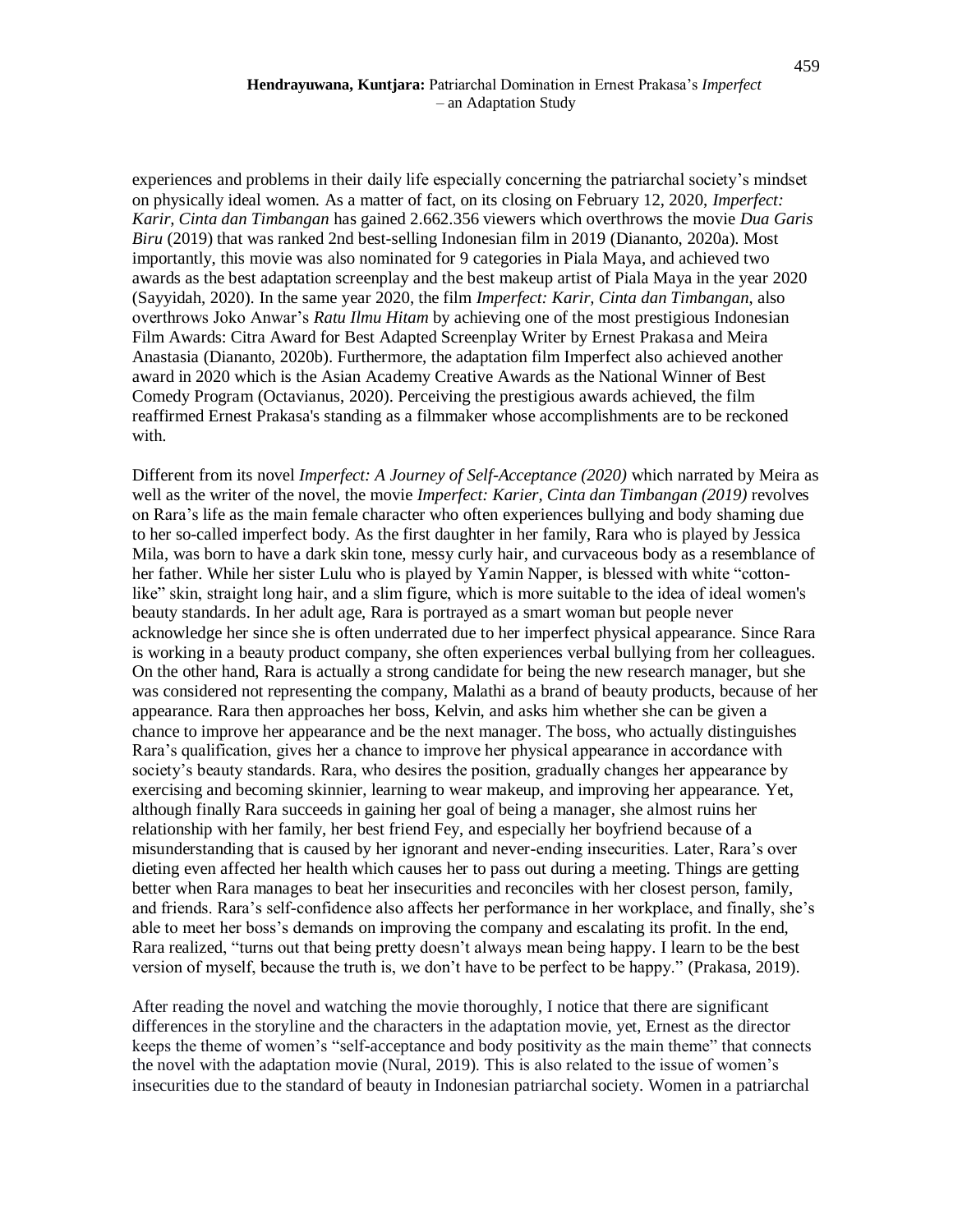society are very susceptible to being judged concerning their physical appearance, especially because of the beauty standard, such as white skin, long smooth black hair, and thin yet sexy body figure, which they should fulfill in order to be acknowledged by the society (Bartky, 1988; Wolf, 2006). As a matter of fact, women who cannot meet the beauty standard tend to become depressed and consider themselves worthless just because their body shapes are considered less ideal. This depression then triggered their physical insecurities, which causes them to have low self-esteem. At some points, some women even have mindless thoughts of changing their appearance instantly through excessive diet or plastic surgeries which may endanger their health and body. This problem is relatable with the theme of both the novel and the film since both protagonists also feel insecure about their physical appearance due to society's judgment. Interestingly, I also notice that the main issue of the protagonist's insecurity in the novel is broken down into several women characters in the movie who have their insecurities which resemble the protagonist's problem in the novel. It is perceivable then, although there are significant differences concerning the storyline, both the novel and the film are surely connected by the issue of women's insecurities as a result of patriarchal domination. This then aroused my curiosity to do the adaptation study of the *Imperfect* film. Therefore, in this analysis, I want to know in what way the *Imperfect* (2019) film adaptation depicts the persistence of patriarchal domination.

In this study, I use two theories to reveal the persistence of patriarchal domination. The first theory that I utilize is the theory of adaptation by Linda Hutcheon (2006). There are three interrelated characteristics of adaptations that Hutcheon proposes, which are: as a formal entity or a product, as a process of creation, and as a process of reception. Adaptation of a formal entity or a product is distinguished as a transposition that involves a shift of one medium to another medium (e.g. a novel to film), genre (an epic to a novel), from real to fictional, etc. Secondly, adaptation as a process of creation always involves the (re-)interpretation and (re-)creation which purpose is preserving and salvaging the original source text. Thirdly, adaptation is seen as a process of reception which is a form of intertextuality which means that adaptation is "experienced as palimpsest through one's memory of other work, that resonate through repetition with variation" (Hutcheon, 2006, p. 8). The most common and familiar modes of adaptation are those that shifting from telling  $\leftrightarrow$  showing mode, which is from printed text to performance. One of the famous scholars of adaptation, Thomas Leitch states that an adaptation must be conscious of and purposefully extracting the story from another work in order to be classified as such (2008). Additionally, there are also several studies about adaptation and patriarchy which also useful in the analysis of my research. Andrei Nae (2019) stated that the representation of women in films had been designed by very rigid patriarchal norms. Male and female characters were created in binary opposition (Nae, 2019). As a matter of fact, in relation to gender roles, women are also expected to show their femininity through physical appearance and feminine behavior. It is found out that the adaptation remains faithful to the conservative gender politics of its source text in the sense that while Lara appears to promote the notion of women's empowerment, her task of carrying on her father's project and redeeming his legacy is simply about preserving patriarchy and maintaining patriarchal order (Nae, 2019).

Aside from the theory of adaptation and patriarchy, I also need to use the perception of patriarchy's beauty standard of ideal women to refine my analysis. Naomi Wolf's idea about patriarchal beauty standards represents the problems that happen in the novel and the adaptation. In The Beauty Myth (2006) as one of her eminent yet controversial book, Naomi Wolf emphasizes on how the society's beauty standards, which sometimes irrational, has become a double edge sword for women since it can be both empowering as well as discouraging especially when they could not meet the beauty standard. Additionally, Indonesian women often experience the same predicament in fulfilling society's beauty standard since Indonesia is known as a country with a strong patriarchal culture.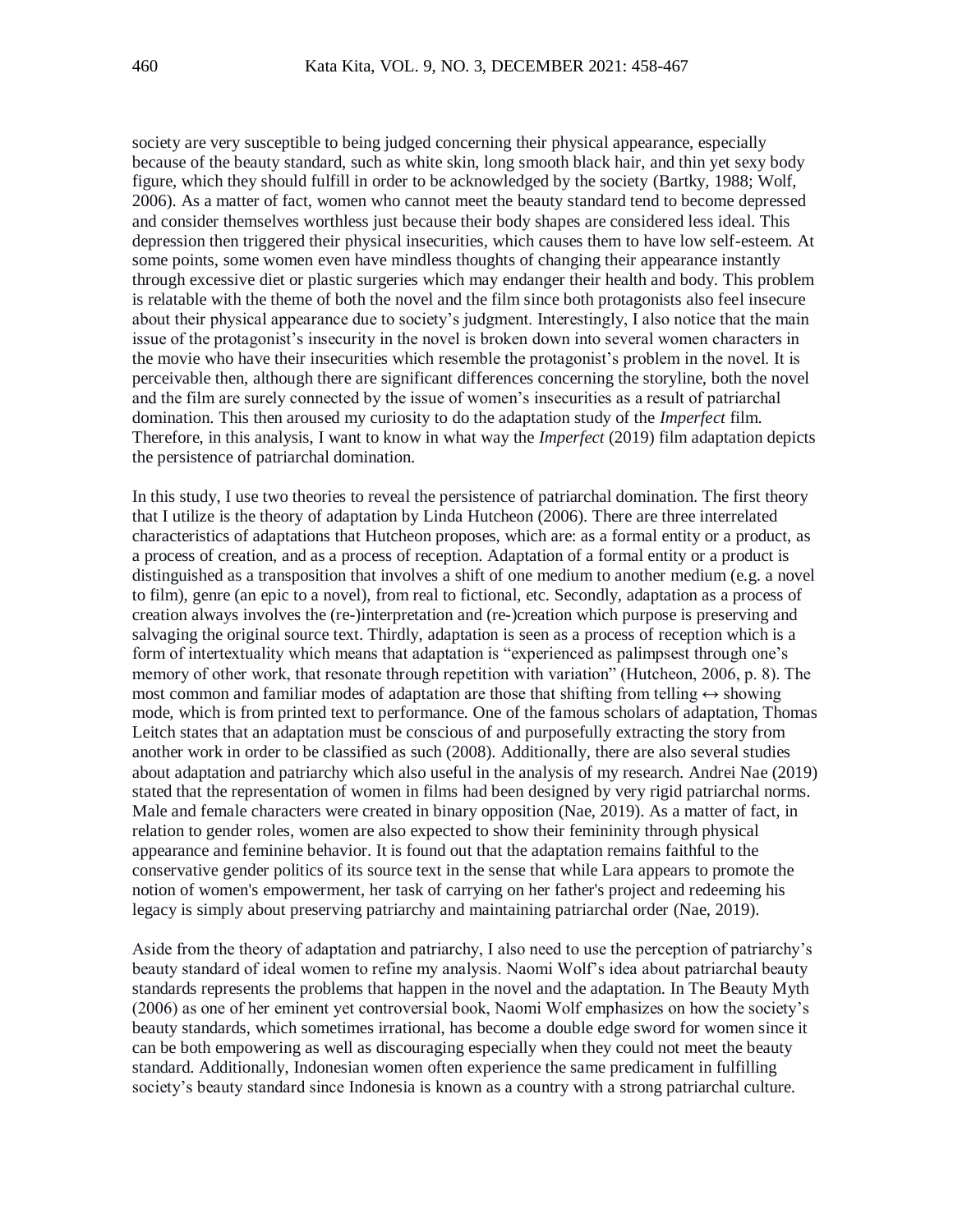Thus, it is almost impossible for Indonesian women to break the stereotypes and beauty standards that have embedded deeply in the society, which also becomes the issue in both the novel Imperfect and the adaptation. Both women protagonists and other women characters in the film also suffer from society's standards of ideal women which then causes the rise of insecurities concerning their body and leads them to have low self-esteem. However, I notice that although both the novel and the adaptation film seem to criticize society's standard regarding women's ideal physiques, it turns out that later the adaptation even consolidates the patriarchal domination.

### **METHOD**

In this study, I use two primary data for my research. First, I read the novel *Imperfect: the Journey of Self-Acceptanc*e (2019) by Meira Anastasia movie cover edition. Then I observe the movie *Imperfect: Karier, Cinta dan Timbangan* (2019) directed by Ernest Prakasa. The secondary data are taken from the library research, which includes textbooks, journals, online resources, and other significant data related to this research. In conducting the research, I analyze the novel by doing close reading, focusing on the protagonist and her insecurities through her experiences. After collecting the significant data that are beneficial in my research, I will continue to observe the adaptation film, especially focusing on Rara as the protagonist and the other women characters in the film. I observe and collect the data in a form of screenshots and take notes on the script. Then, I observe the relation of the novel and the adaptation, especially concerning what are being adapted into the film, and what are missing from the adaptation. Later in the second part of the analysis, I am focusing on revealing how the novel and the adaptation of the film *Imperfect* (2019) show the persistence of patriarchal domination. To conduct the research, I utilize the theory of adaptation and patriarchy which are supported by patriarchy's beauty standard. Afterward, I draw a conclusion based on my research.

### **ANALYSIS**

### **PATRIARCHAL DOMINATION IN THE ADAPTATION FILM IMPERFECT**

The adaptation from novel to film *Imperfect* (2019) are bound by the issue of women's physical insecurities which are triggered by the coercion of society's beauty standard. Similar to the novel, the protagonists of both the novel and the film suffer the same problem of being women who are considered not conforming society's beauty standards. Not only the protagonist but the other women character in the film also endure the same predicament and struggle for self-acceptance that resembles Meira's struggle in the novel. However, aside from the *Imperfect* (2019) novel's theme of women's empowerment, self-love, and criticism towards patriarchal domination, the film adaptation still strongly engages with patriarchal domination which can be perceived by the perpetuation of beauty standards and the preservation of gender roles that depicted in the film.

### **1. The Perpetuation of Beauty Standards**

The perpetuation of beauty standards in the film can first be perceived through the justification of women in maintaining their beauty in order to fit with society's beauty standards. In a patriarchal society, maintaining beauty has been considered as a way for women to fit in the beauty standard. Different from the novel which only elaborates on Meira's effort in improving herself by learning to wear soft makeup, the film is visualizing Rara's effort in improving her physical appearance.

Similar to Meira's effort in getting her ideal body in the novel, Rara as the protagonist in the film also negotiates the standard of beauty by dieting and exercising. Rather differently, in the novel,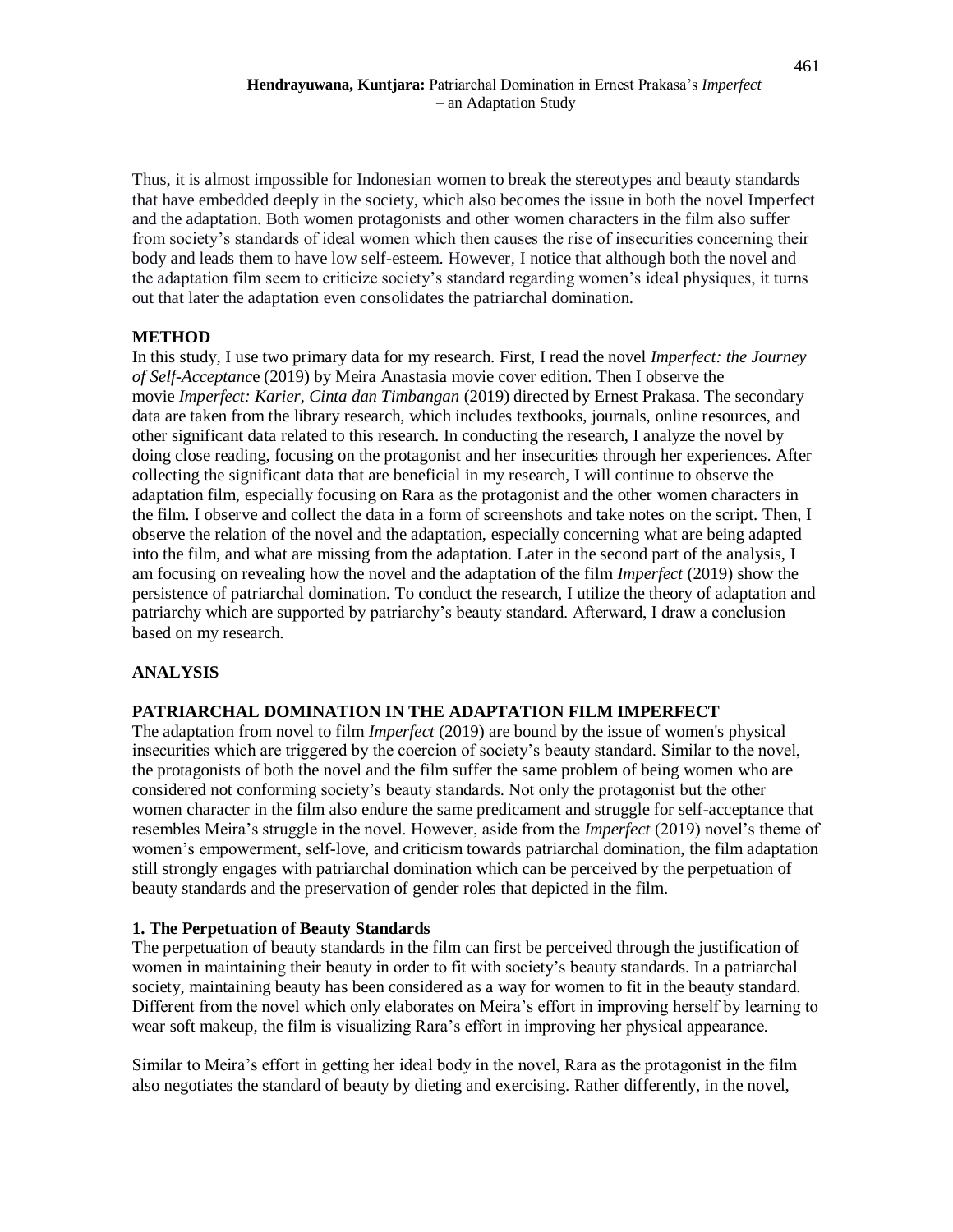Meira is dieting through over-exercising because she considers exercising as a punishment for her body because of being overweight. In the film, Rara is depicted to do over dieting and exercising to gain her goal as the new research manager. However, in the scenes, Rara seems to not consider exercising as a punishment, she is happily doing the exercise because she already gets the advantage and finally reaches the goal of being the new research manager in the office. This actually shows that the film is still trapped in a beauty standard because finally, Rara can reach her goal, because she is succeeded in transforming into Rara whose physical appearance is in accordance with society's beauty standard. As seen in picture 1, Rara's facial expression is displaying that she is not under pressure, yet, she looks happy and enjoys the exercise. Moreover, Rara is also wearing sportswear that exposes her arm, this is drastically different from the 'old' Rara who always wore a sweatshirt to cover her arms.



*Figure 1. Rara: Negotiating beauty standards*

*Kelvin: Gimana Ra, jadi elo yang sekarang? Beda nggak?* [*So, how about being the new you now, Ra? Is there any difference?]*

*Rara: Dulu kan insecure banget. Sekarang ya… lebih pede.* [ I used to be very insecure, now I am more confident]

*Kelvin: kalau sekarang, cowo-cowo pada nengok dong?* [ and now, all men are gazing at you?]

(Prakasa, 2019)

In this scene, Rara is being asked by Kelvin about whether her transformation from being overweight and lousy, into a slim and stylish woman has affected people's opinion about her. However, it bothers me that Kelvin asks Rara about men's gazing on her present appearance, and Rara admits that with her present appearance, people are paying more attention to her. Apparently, the transformation is for gaining others' attention, especially men's justification is what matters most for Rara to be acknowledged as an ideal woman. This also shows the notion of the beauty myth that beauty is seen as something that is not created by women themselves yet for the sake of men's interests since men are the dominant group, they have the power to form a standard that must be fulfilled by women (Wolf, 2006). Consequently, the scene above depicts the patriarchal domination through men's point of view concerning beautiful women.

The film adaptation is perpetuating the beauty standard through the visualization of the protagonist which is not in accordance with the protagonist of the novel. In the novel Meira is portrayed through narrative and illustration as a tomboy woman in her late 30's, with her status as a married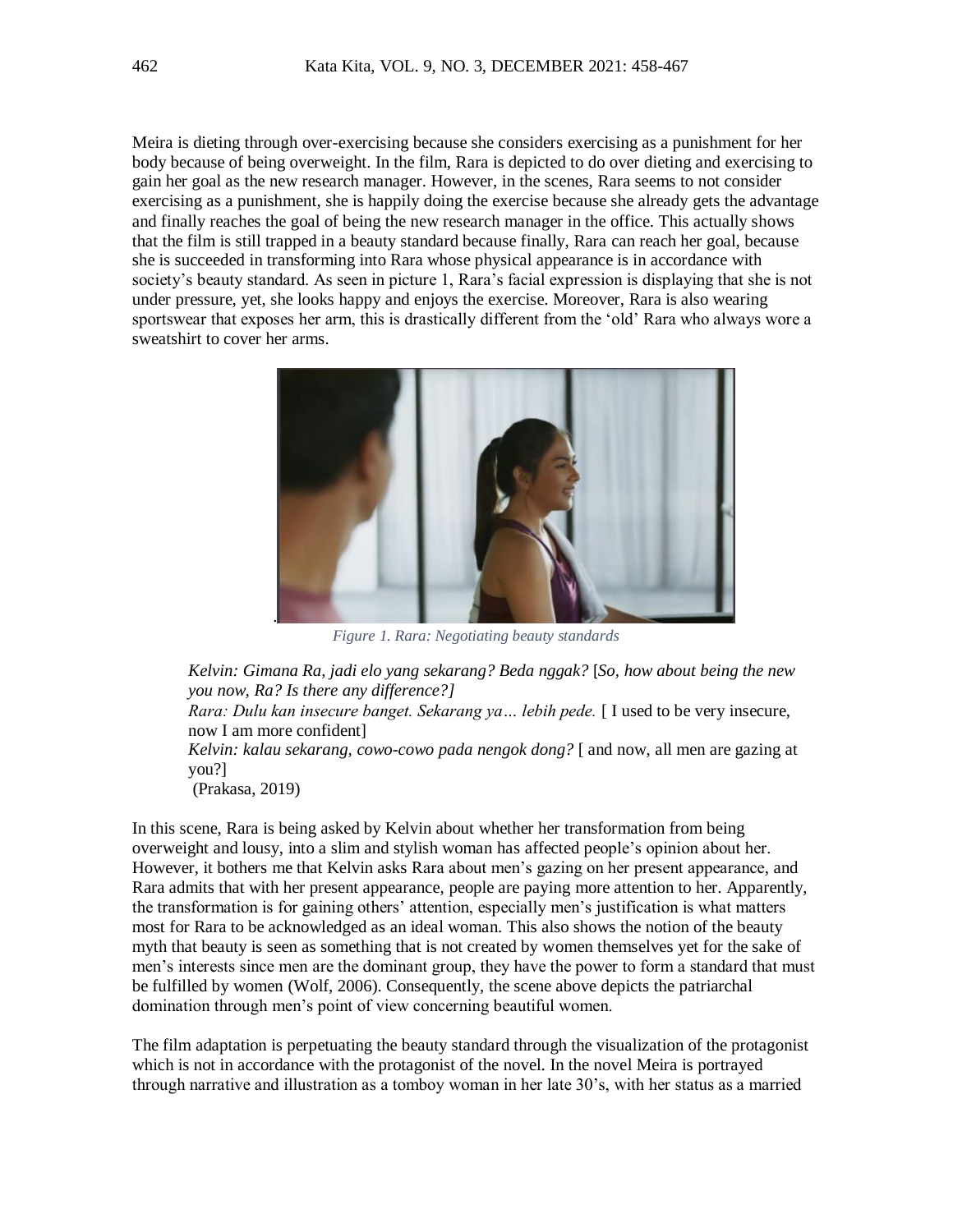### **Hendrayuwana, Kuntjara:** Patriarchal Domination in Ernest Prakasa's *Imperfect* – an Adaptation Study

woman, her physical appearance may indicate her status as a wife and as a mother as well. However, she gets verbal bullying and judgment from society, mostly because of her status as Ernest Prakasa's wife. The condition might be different if she was not a public figure's wife, perhaps she will not get much judgment from social media especially from her husband's fans. While in the film, Rara is portrayed as an ordinary Indonesian girl in general, however, Rara has the potential of becoming more beautiful if she wears makeup. In the early scenes, Rara is portrayed as an unattractive girl, but at the end of the film, she appears more beautiful, with neat and sleek hair. When Rara was still overweight, she was more insecure and it is displayed in her gestures of avoiding people's gaze. Then, when Rara's body is now slimmer, she looks far more confident. In the last scene of the film, Rara is staring at her reflection with confidence, and she also smiles often. However, the new Rara is now paying more attention to her physical appearance, her skin is healthier and brighter, and her hair looks smoother and shiny, which indicates that now she is tending her physical appearance. Here I see that Rara is still negotiating with beauty standards, by not transforming back to the way she used to be. This notion is the same as Meira in the novel, where she also negotiates with patriarchal beauty standards, by improving her appearance, appearing more feminine, and exercising to get a more ideal body shape.

Nevertheless, as I have referred previously, Rara is acted by Jessica Mila, an Indonesian actress as well as a model. Jessica Mila is acknowledged as an actress who is normally having white skin and a thin figure. Yet, by being Rara, she was required to gain weight up to 10 Kilograms. Apparently, Jessica Mila is chosen to be Rara for the reason that she was willing to do a drastic transformation on her physical appearance especially on her weight (Baehaqi, 2019). The drastic transformation has then drawn many people's curiosity to see Jessica Mila's acting in the adaptation film *Imperfect* (Baehaqi, 2019). In relation to the theme that connects the novel and the film about self-love and body positivity in order to criticize the beauty standard, it will be much meaningful if Rara is portrayed as not having any transformation yet people still respect her regardless of her physical appearance. Nevertheless, the adapters' decision to choose Jessica Mila as Rara even shows the perpetuation of patriarchal beauty standards which indicates the persistence of patriarchal domination in the film adaptation.

### **2. The Preservation of Gender Roles**

Aside from perpetuating the patriarchal beauty standard, the adaptation film Imperfect (2019) also indicates to preserve the gender role. In a patriarchal society, gender role refers to how we are expected to act, speak, dress, and behave based on our assigned sex, female or male. Thus, women in a patriarchal society are expected to show their femininity through their gestures, and physical appearance as well as showing their submissiveness, accommodating, and nurturing behavior. On the other hand, men are stereotyped as being strong, aggressive, and courageous, either to protect or to dominate women as their opposite sex (Planned Parenthood, 2021). This notion is also perceivable in the film especially concerning the traditional gender role in a patriarchal society, not only assigned for the women characters but also men characters in the film. The idea also corresponds to Andrei Nae's (2019) article concerning the preservation of gender roles in the adaptation of Tomb Raider 2018, which stated that female characters in the cinema usually constructed in binary opposition with that of male characters. As a result, the visual representation of the character either female or male characters is still regulated by patriarchal discourse (Nae, 2019). Similarly, the adaptation film *Imperfect* (2019) also displays the rigid gender role between female and male characters.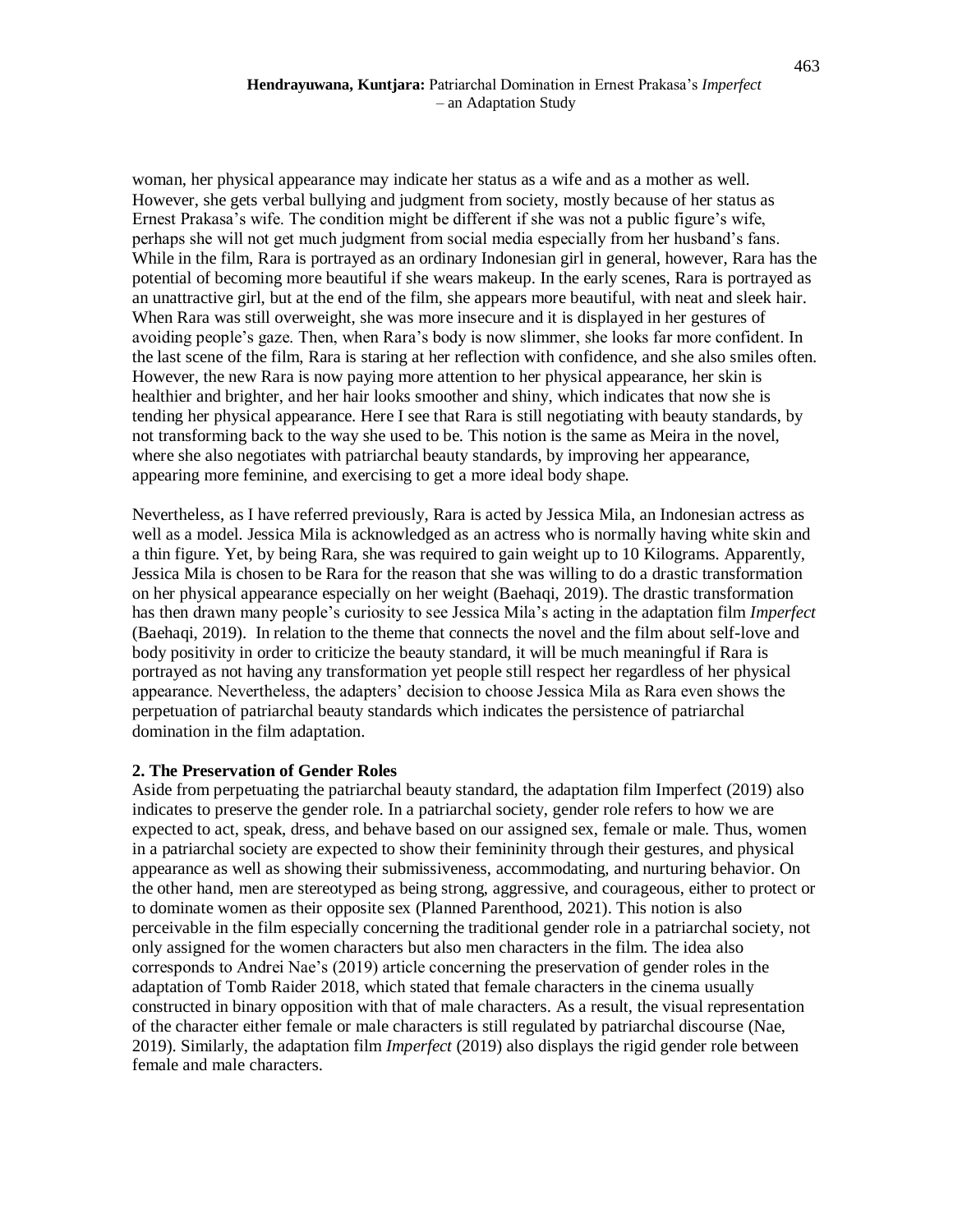In both the novel and the film, both female protagonists are expected to follow the gender roles in the society to be considered as ideal women, in this case, both protagonists also suffer from similar insecurities concerning their physical appearance. While Meira in the novel is considered not feminine enough to be Ernest's wife and got scolded by society, Rara as a protagonist in the film is also encountering a similar problem when she is considered not conforming to her gender role.



*Figure 2. Being insinuated for not conforming the gender roles*

*Mama: Kamu nggak telat, kak?* [Aren't you late, kak?] *Rara : kok tahu ini aku ?* [How do you know it's me?] *Mama: Getaran tangganya beda...* [the footsteps sound different...] (Prakasa, 2019)

As displayed in figure 3, the mother's statement, "the footsteps sound different," is a subtle sarcasm concerning Rara's unfeminine gesture. Mother's subtle sarcasm is actually a form of punishment for Rara, in order to make her aware with her gesture and she expected to be smoother and more feminine in accordance with her gender role as a woman. In relation to patriarchal beauty standards, women must also pay attention to their gestures, and women are expected to display feminine gestures and walk gracefully to conform to the ideal women's standard (Bartky, 1988). As a result, mother as the agent of patriarchy is considered to have the right to admonish and to remind Rara.

On the other hand, the indication of preserving gender roles can be perceived through Lulu's character, who is depicted as a very feminine woman. Throughout the film, Lulu is always depicted as a family's sweetheart with a very feminine gesture. Thus, she is a portrayal of a perfect woman's figure who fits with the beauty standard.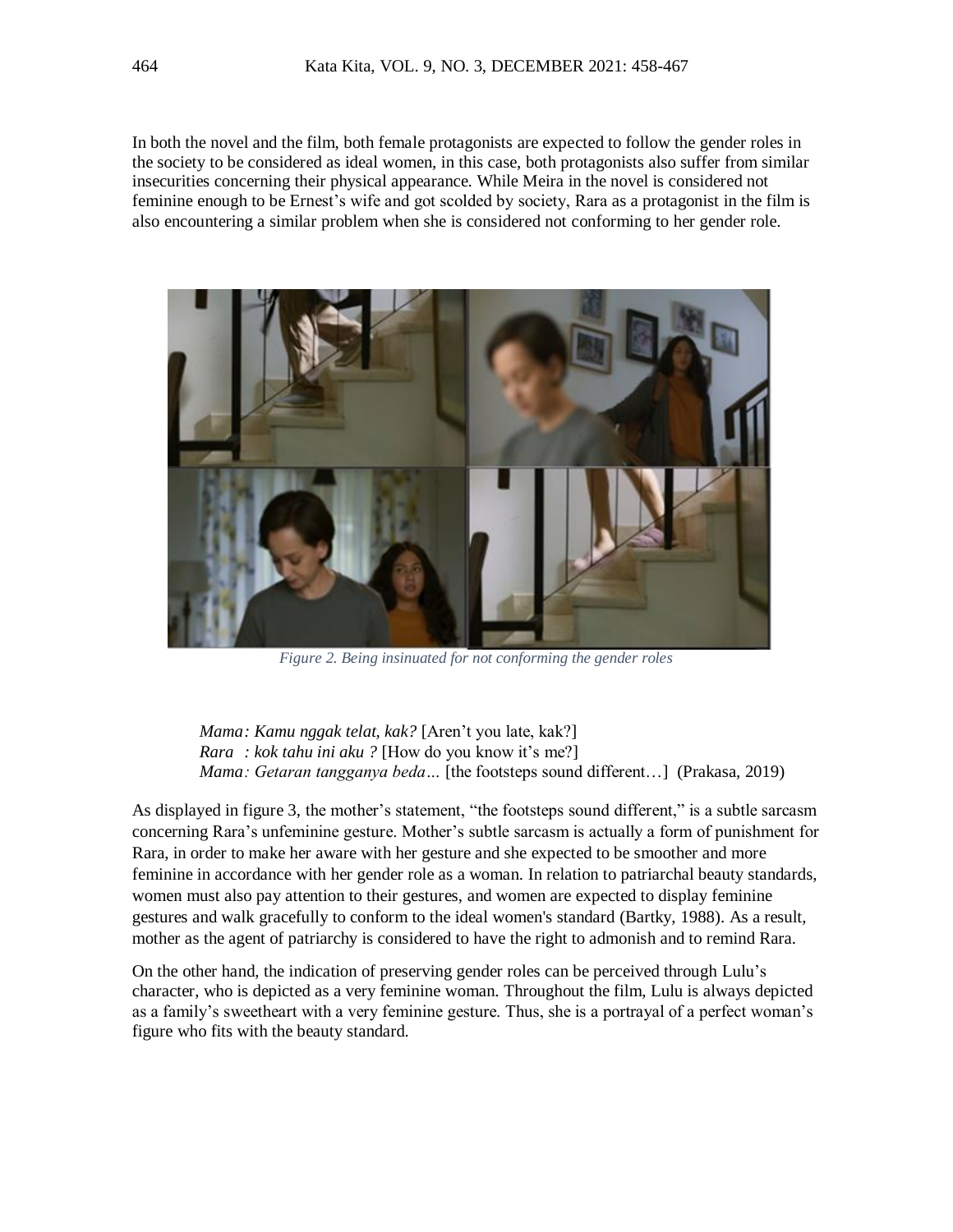

*Figure 3. Preserving gender role – exposing femininity*

As depicted above, Lulu is always portrayed as a very feminine girl which indicates the perpetuation of gender roles. Lulu's femininity can be perceived from her long sleek hair, feminine gesture, and also the pink color clothes that she mostly wears in the film. This notion, according to Qingli & Ying (2020) is related to the gender perspective of females in media such as TV or film, which typically alludes to society's view of how men and women should and should not behave. Masculine roles are typically equated with strength, aggressiveness, and domination in both Eastern and Western traditions, whilst feminine roles are typically associated with passivity, caring, and submission (Qingli & Ying, 2020). As a result, Lulu's portrayal also preserves the gender roles for an ideal woman of patriarchal society.

Different from the novel which is narrated through Meira's perspective as the female protagonist, the film also promotes the male gender role since it elaborates a wider perspective through an omniscient point of view. In traditional patriarchal culture, men are expected to displays masculinity, not only from their physical appearance but also from the traits such as competitiveness, aggressiveness, dominance, and power orientation. Male gender roles are also displayed and preserved through the adaptation film, and also strengthen the difference between male and female gender. As Rara's boyfriend, Dika (Reza Rahadian) is not only displaying the masculinity traits, but he's also being considered as an ideal boyfriend with his handsome face and masculine posture. Moreover, since Dika is the only child from a fatherless family, he also supports and protects her family, especially his mother and his girlfriend Rara. In the film, Dika is possessing positive traits of masculinity as a responsible son, who also supports her mother in paying the family debt. Dika also portrayed as a very lovable person, he is depicted as a boyfriend who loves Rara so much regardless of her imperfect physical appearance. However, the notion of male domination is also perceived from Dika's statement by calling Rara *"Raranya Dika"*, which implied that Rara is owned by Dika, just like women as men's property in a patriarchal society.

On the other hand, a similar case which displays gender role through male domination is perceived from George's character. As a male character in the film, George is displaying the male gender role that men should be the one who decides for women whether she likes it or not. This can be perceived in the scene when he admonishes Lulu about her chubby cheek and told her to cover it with her hair. Then, while they are having a live Instastory on George's Instagram, George is being asked by his followers about Lulu's status. Thus, George uses this occasion to elevate his Instagram views and followers. Here, George shows domination upon Lulu because he regards Lulu as his girlfriend without her approval. Afterward, he uses his Instagram to announce that Lulu is his girlfriend. Even in Lulu's case, she is being used as a means to elevate George's fame as an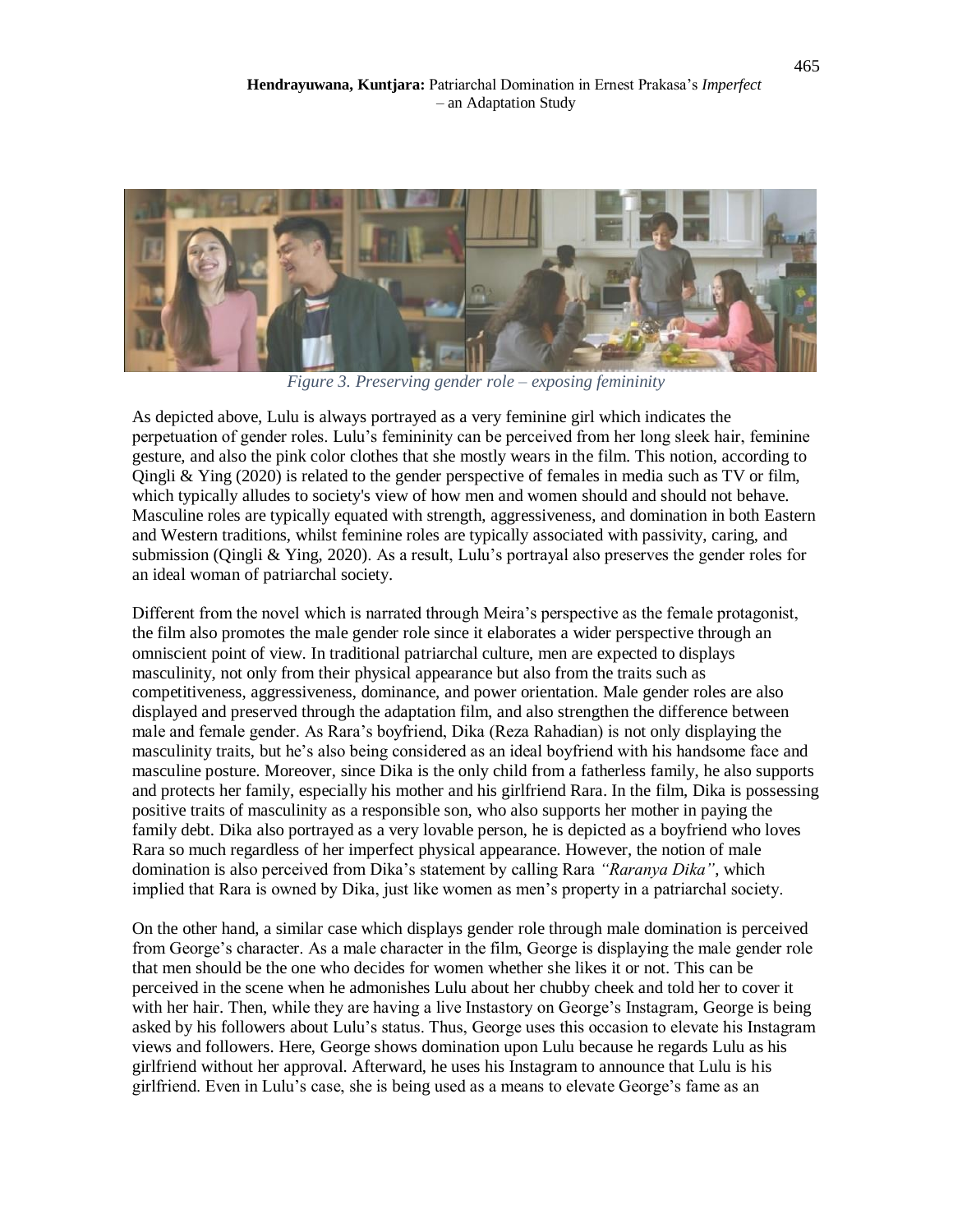Instagram influencer. It is perceived that women are often considered as men's property (Wolf, 2006).Moreover, by saying "it's really easy" which referring to Lulu's willingness to be his girlfriend is denigrating women's worth. This indicates that George considers himself as the man who can conquer Lulu easily. Lulu, on the other hand, is representing female gender roles who must submit to male's decisions. George's statement also shows that he doesn't love Lulu sincerely as Dika loves Rara, instead, Lulu is only used as a property who will bring George even more benefits, since as an influencer, George needs to elevate his Instagram viewers to get more benefit. This also indicates male domination and pressure upon women.

### **CONCLUSION**

In conclusion, the film adaptation Imperfect (2019) is an interesting film to discuss especially in relation to its theme about women's insecurities and self-acceptance. Regarding the Imperfect (2019) film's achievements and the audience's positive reception towards the film, it can be considered that the film succeeds in gaining the audience's attention. As an outstanding director with his specialty in the romantic comedy genre, Ernest Prakasa succeeds to enthrall his film audience with the humorous yet complicated theme of women's insecurities in Imperfect. However, through this film, the existence of patriarchal domination is even more persistent which can be seen from the perpetuation of patriarchy's beauty standards and the preservation of gender roles. It can also be perceived that Indonesian films especially *Imperfect,* are currently still oriented to patriarchal mindset.

#### **REFERENCES**

- Abidin, Z., Sarwanto, Dharsono, & Heriwati, S. H. H. (2019). Ups and downs of film adaptation from novels in Indonesia ( 1926-2018 ). *Advances in Social Science, Education and Humanities Research*, *197*, 574–580.
- Baehaqi, A. I. (2019). *Ini alasan Meira Anastasia pilih Jessica Mila perankan sosok Rara di film Imperfect*. Tribunnews. https://jabar.tribunnews.com/2019/12/21/ini-alasan-meira-anastasiapilih-jessica-mila-perankan-sosok-rara-di-film-imperfect
- Bartky, S. L. (1988). Foucault, femininity and the modernization of patriarchal power. In I. Diamond & L. Quinby (Eds.), *Feminism and Foucault: Reflection on Resistance* (pp. 21–45). Northeastern University Press.
- Diananto, W. (2020a). *Imperfect resmi kalahkan dua garis biru, film NKCTHI tembus 1,5 Juta*. Liputan6.Com. https://m.liputan6.com/showbiz/read/4157008/imperfect-resmi-kalahkan-duagaris-biru-film-nkcthi-tembus-15-juta
- Diananto, W. (2020b). *Raih piala citra skenario adaptasi terbaik, Ernest Prakasa: menulislah, maka jejakmu akan tinggal*. Liputan6.Com. https://www.liputan6.com/showbiz/read/4426457/raih-piala-citra-skenario-adaptasi-terbaikernest-prakasa-menulislah-maka-jejakmu-akan-tinggal
- Nae, A. (2019). Salvaging patriarchy in the 2018 film adaptation of Tomb Raider. *English Literature*, *6*(December), 127–140. https://doi.org/10.30687/EL/2420-823X/2019/01/007
- Nural. (2019). *Bagaimana Meira Anastasia dan Acho bikin keseruan film Imperfect?* Kincir. https://www.kincir.com/movie/cinema/meira-anastasia-acho-film-imperfect-ANhrnepTGbxJ
- Octavianus, E. (2020). *Film Imperfect raih penghargaan dari Asian Academy Creative Awards*. Okezone. https://celebrity.okezone.com/read/2020/10/17/206/2295302/film-imperfect-raihpenghargaan-dari-asian-academy-creative-awards
- Planned Parenthood. (2021). *What are gender roles and stereotypes?* Plannedparenthood.Org. https://www.plannedparenthood.org/learn/gender-identity/sex-gender-identity/what-aregender-roles-and-stereotypes